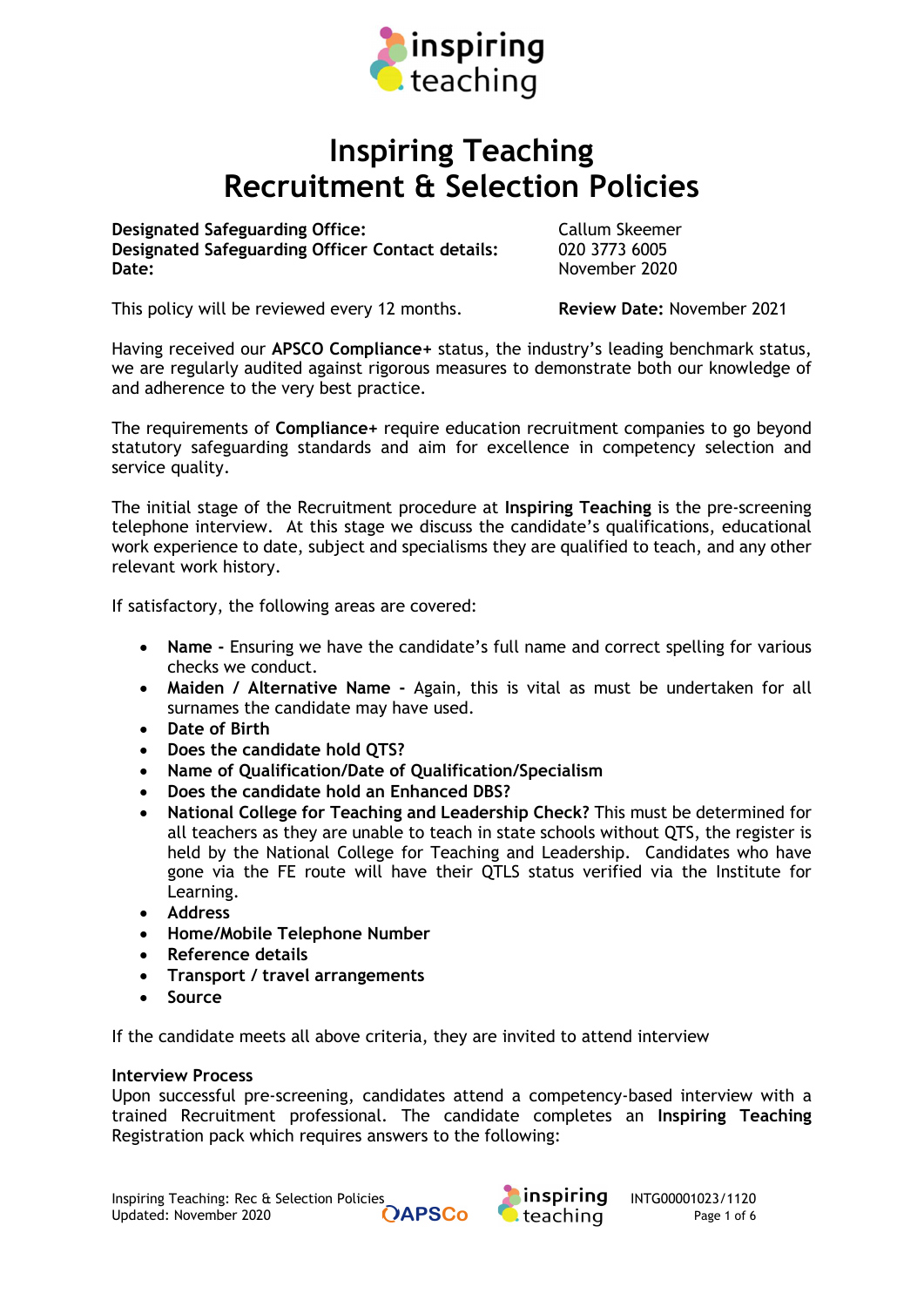

## Personal Details

- Whether the candidate wants Day to Day, Long Term or Permanent work.
- Education and Qualifications including F.E. or Teacher Reference Number.
- Educational work experience and preferred areas of work
- Referee details; a minimum of two years references are required and must include the last employer (if applicable) or final teaching practice if a NQT
- And/or if the candidate holds a current, third party portable Enhanced DBS (if allowed by contract)
- If the candidate is at present or has ever been subject to disciplinary action.
- If the candidate has ever had a complaint made against them or been subject to an investigation which may be relevant to their professional competence, standing or conduct.
- If the candidate has ever been convicted or cautioned in relation to any criminal offences.
- Declaration regarding Associative Discrimination in accordance with the additional guidance issued in October 2014. The candidate is declaring whether or not to the best of their knowledge they are associated with anyone who is barred who has restrictions relating to working with Children.
- Medical questionnaire and declaration
- UK Bank and National Insurance Details

The candidate must sign to say they agree to;

- Inspiring Teaching's Equal Opportunities Declaration
- Inspiring Teaching's Child Protection Policy
- Inspiring Teaching's Physical Intervention Policy
- Inspiring Teaching's "No touch" policy
- The Data Protection Act
- Consent for information to be passed to any school, academy or LEA for their Single Central Records
- That they have read and comply with the Disqualification under the Childcare Act 2006 statutory guidance

## Disqualification by Association:

All candidates must declare in writing that they have read the relevant DfE guidance regarding disqualification, that they are not disqualified on any grounds as set out in the DfE guidance, that to the best of their knowledge they do not live with anyone who is disqualified on any of the grounds set out in the guidance, and that they understand their specific responsibilities to safeguard children.

All candidates must bring the following original documents to interview:

- UK Passport, EEA Identity Card, full UK Birth Certificate and Right to Work documentation – this will include current visa and entry clearance for all non-UK citizens.
- Original Qualification Certificates.
- Original DfEE/DES/DfES confirmation or status letter (where applicable).
- Confirmation of QTS / QTLS (or other) status.
- Third party/portable Enhanced DBS Disclosure Certificate (where applicable).
- If any candidate has been out of the UK for a period of three months or more in the last five years, they must produce an original Police Clearance Certificate or Letter of Good Conduct.
- Two forms of documentation confirming their current address.

Inspiring Teaching: Rec & Selection Policies<br>Updated: November 2020 **Interpolity COAPSCo** Updated: November 2020 **Interpolity COAPSCo** Leaching Page 2 of 6 Updated: November 2020 **CAPSCo C** teaching Page 2 of 6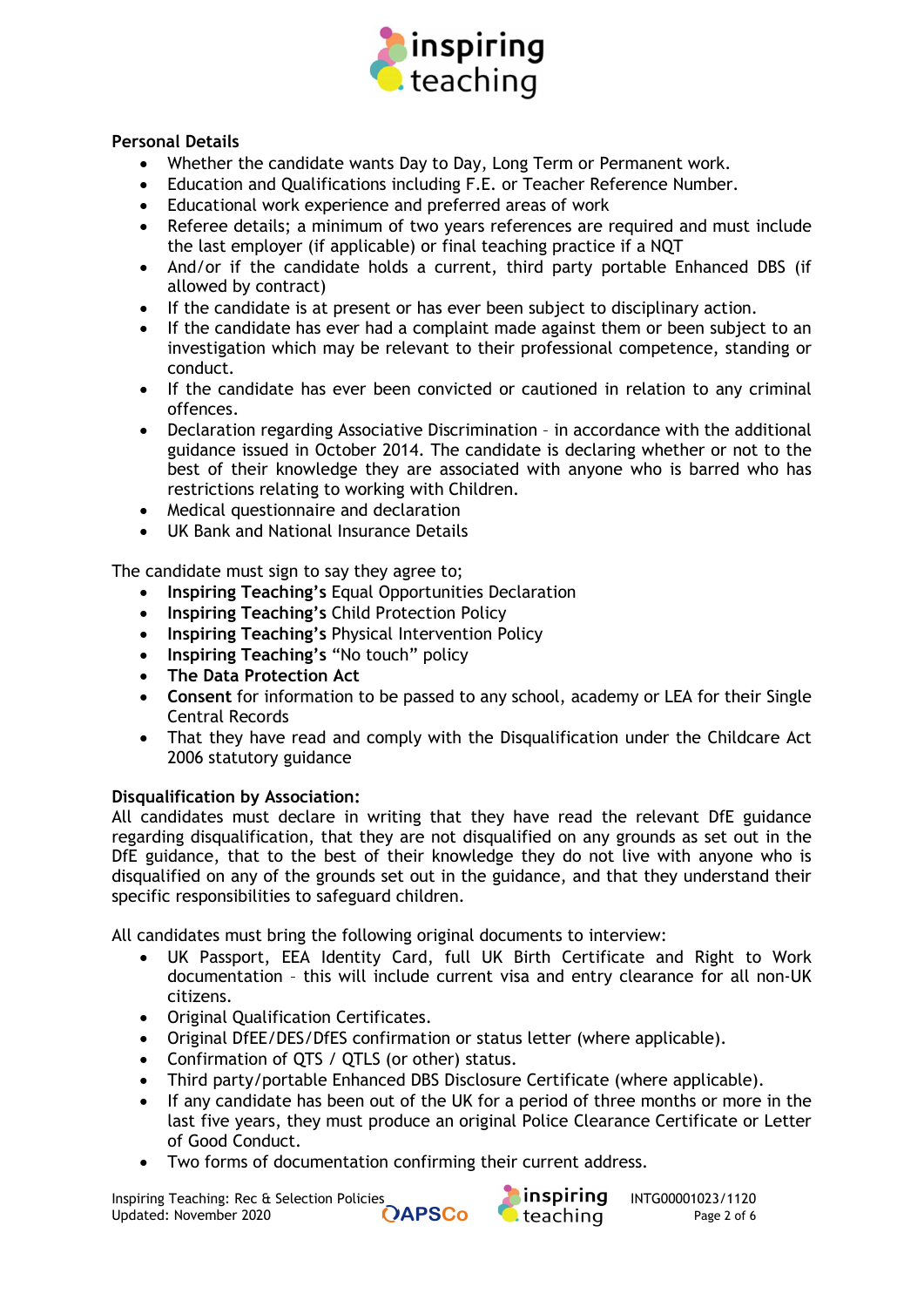

- Doctors name, address and telephone number.
- Curriculum Vitae (including details of any gaps in employment)
- Provide a photograph or have a photo taken in branch which is included in the confirmation of checks.

All the above original documents are sighted, checked, photocopied and signed.

## The Interview

The interview is held within the branch or at a convenient location to the candidate and takes at a minimum one hour to fully cover each area.

During the interview the following areas are discussed at length with the candidate:

- Communication Skills.
- Organisation/Management within the School environment.
- Adaptability/flexibility.
- Attitude and Philosophy.
- Schools the candidate has worked in so far and how they may have differed.
- The candidate's reason for leaving their last position.
- Ascertain a candidate's main strengths.
- Gain an understanding of the candidate's self-assessed teaching style.
- Explore candidate's classroom management skills.
- Gain an understanding of the candidate's ethos and approach to teaching.
- If the candidate has any experience in working with children with special educational needs.
- What the candidate think makes a good supply teacher.
- Distance and time willing to travel.
- What type of working the candidate is looking for?
- Any schools in particular that the candidate would like to work.
- What does the candidate want out of their experience with Inspiring Teaching?
- Are there any areas of development Inspiring Teaching could assist the candidate with?

Notes are taken throughout the interview and retained on file.

## Compliance Process – post interview

Following the interview with Inspiring Teaching, the Head of Compliance comprehensively completes a full audit check of the file created confirming all background checks have been completed before deeming the candidate fully suitable to work with children.

For each candidate, the following checks are made and retained on file:

- Complete registration form (incorporating medical history declaration, child protection declaration, equal opportunity statement etc.)
- Enhanced Disclosure clearance, which must be dated within the last 12 months or subscribed to the update service
- Current CV checked for any gaps
- Right to Work, identity, and NI documentation
- Qualification certificates if applicable
- Photographic ID
- QTS / QTLS etc. status confirmation (where appropriate)
- 2 forms of official documentation from different sources, confirming the candidate's address

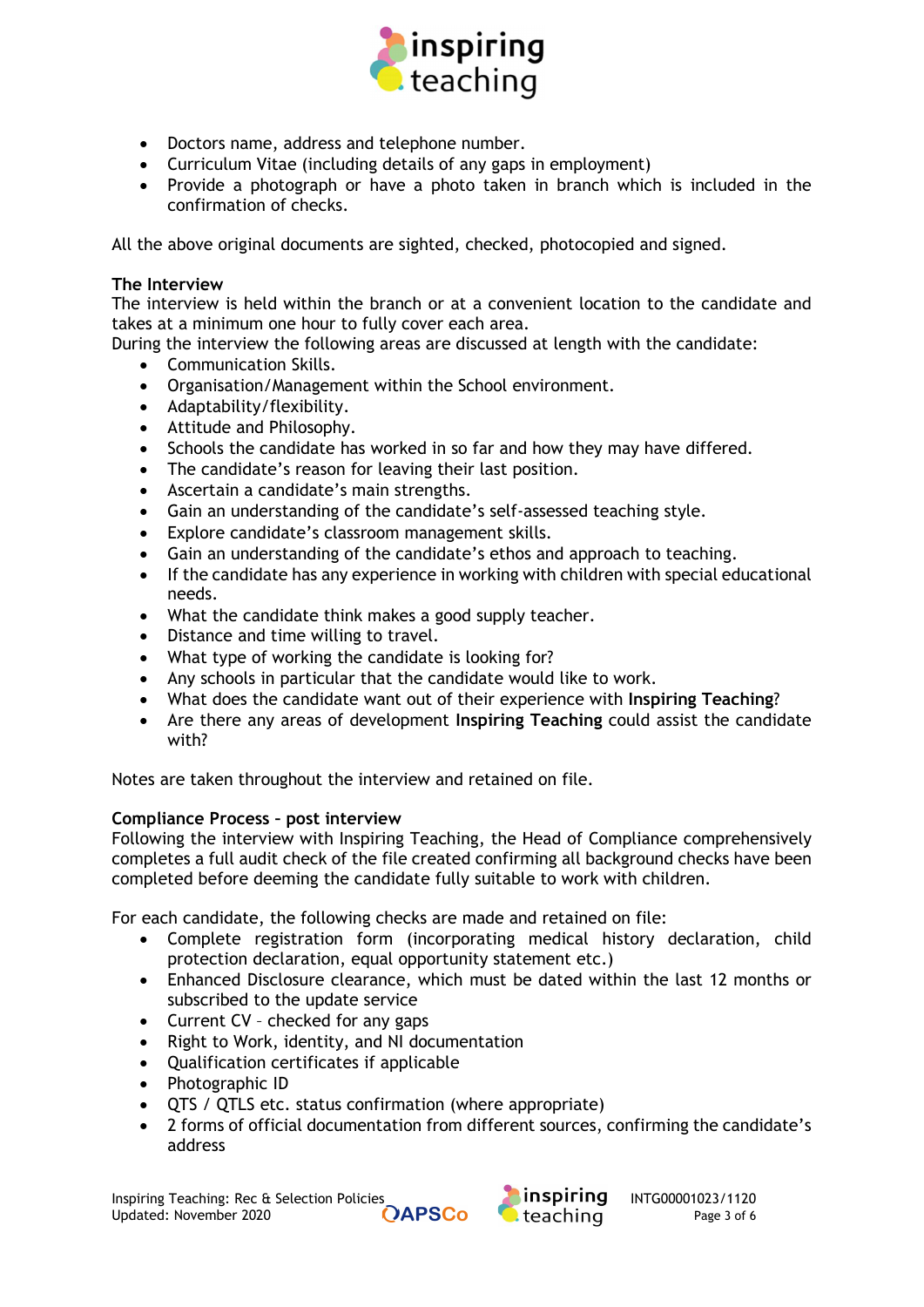

- Original DfE confirmation or status letter (where appropriate)
- Overseas police check if the candidate has lived or worked outside of the UK within the last 10 years for a period of 6 months or more
- References covering the last two years (including current employer if there is one)
- Check against ISA Barred List (previously L99)
- Post Incident Procedure

## References

A minimum of two satisfactory and current references are required for registration of ALL candidates; one reference should be written and be from a school / child care / vulnerable adult care environment, covering a minimum period of four weeks work at one establishment and which can be confirmed by a credible referee.

The most recent reference is always sourced, and any gaps evidenced.

Referees are asked to provide information which relates to concerns about the candidate working with children, if the candidate has been dismissed from a childcare position, and if the referee is aware of any issues in relation to safeguarding and child protection.

References for all working candidates are updated frequently through verbal and written assessment feedback forms sent to clients.

## Previous Employment History

Consultants are trained to recognise a candidate's skills, experience and competency, as well as to identify gaps in their employment history on the CV or application form. They ask probing questions to satisfy themselves of the reasons for the gaps and seek evidence for the period of unemployment (maternity leave, illness, travel etc.). Gaps in employment history, and the reason for the gaps, are noted on the candidate profile.

Inspiring Teaching contacts candidates regularly, and work availability diaries are kept updated. Short gaps in employment history are always explored, and additional references sourced, as circumstances may have changed and issues may have arisen which can unexpectedly affect the candidate's suitability for work.

## Permission to work in the United Kingdom

All candidates must prove that they have the right to work in the United Kingdom, in line with the document requirements outlined in the Home Office directive: "An employer's guide to right to work checks " (August 2017).

Members of staff are knowledgeable in immigration issues and act as a resource for consultants, to ensure that any foreign candidate does not work illegally.

All overseas candidates have their passports and relevant entry clearance vignettes or biometric residence permits witnessed and copied at their induction / interview. Those with visa applications, naturalisation application or Biometric Residence checks will also have their documents checked via the Home Office checking sites e.g. ECS check or BRP check. Our system prevents any candidate whose visa has expired, or about to expire, from being placed in a booking.

## Medical Fitness

In line with the Education (Health Standards) (England) Regulations 2003, it is a mandatory requirement of Inspiring Teaching for candidates to declare themselves fit to work in an

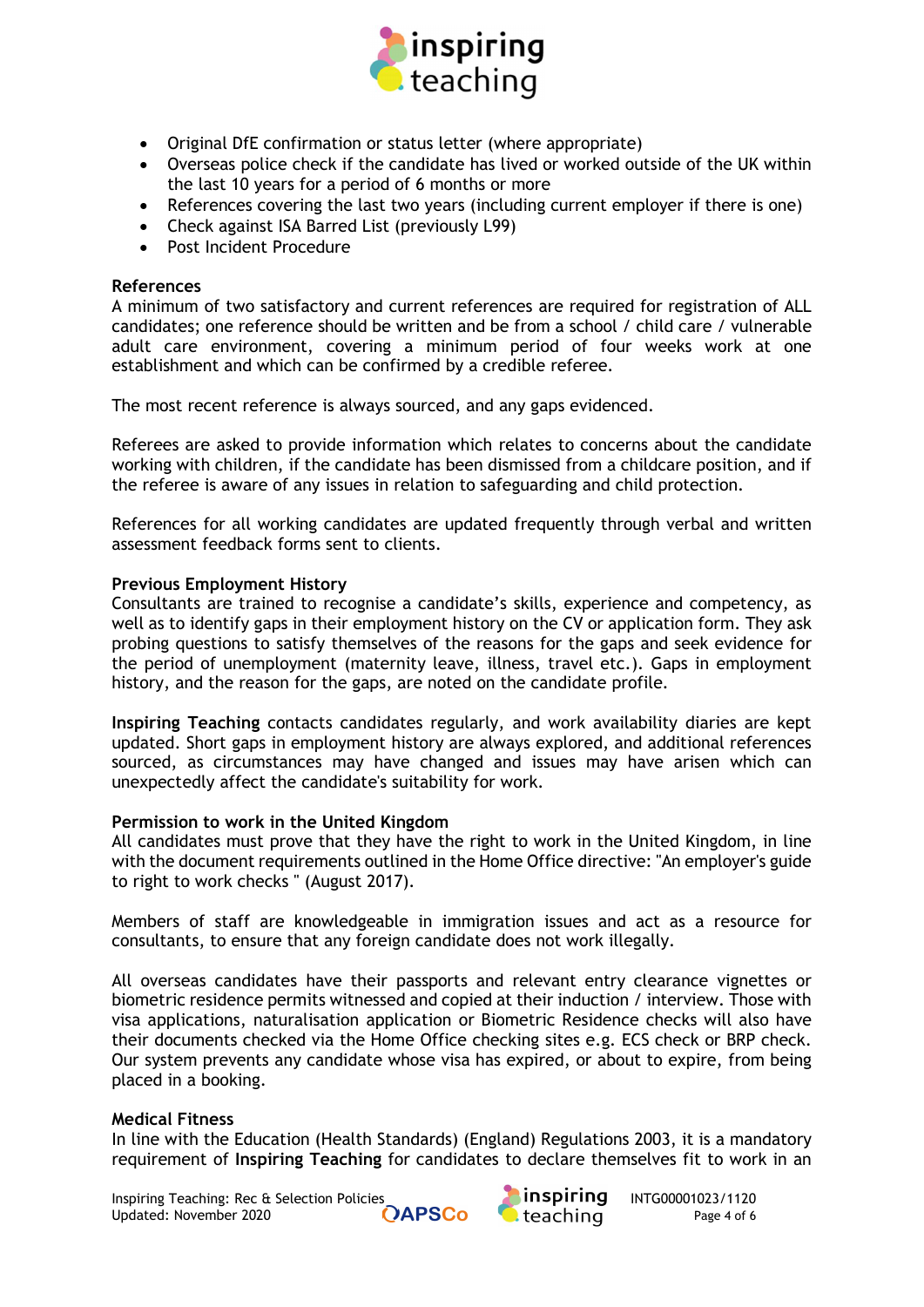

education setting, and to advise Inspiring Teaching if they have any health issues or disability relevant to the day-to-day activities associated with teaching or child care. Any issues raised by candidates are discussed at interview, and if necessary, candidates may be asked to provide a "Fitness to Work" certificate from a General Practitioner or Occupational Health specialist.

### Fluency of English

Inspiring Teaching requires all candidates to demonstrate a level of fluency sufficient to be able to support pupils to GCSE level. This is assessed at the verbal vetting stage and rejections may happen here if the applicant's English is too poor to understand on the telephone. The candidate may be rejected after interview on the same grounds, as ability to cope in the classroom and support pupils is paramount. It is the consultant's responsibility to make the judgement based on the candidate's interview responses.

#### Rejections

Inspiring Teaching reserves the right to decline applicants at the telephone vetting stage or after the interview if the candidate does not meet Company requirements or is not able to be placed for whatever reason, or the references obtained are not suitable.

#### Concerns & Incidents

Should we receive any information which is a concern to us, we will address the situation immediately.

We will fully cooperate with the school in question and be as involved as the school wish us to be. Where permissible (depending on the nature of the complaint and other statutory agency involvement) we will request a full report from the School along with requesting a statement from the candidate involved in the incident, where practical this will be a face to face meeting involving an independent note taker. Alternatively, the candidate will be given the Gibbs Reflective Cycle to achieve a fully rounded statement in order for us to conduct our investigation.

We will record all information on our internal Issue Logger and make a note of the time frame agreed with the school / authority in question.

Where appropriate and required, an Inspiring Teaching representative will attend the meeting on the school premises or at a Local Authority building in order to fully resolve the issue.

Initially, such events would be handled via the Recruitment Manager and Head of Compliance escalating to a more senior member of the team if necessary. In the most serious of cases, these issues will be handled by our in-house HR and legal team.

Upon conclusion of the incident it would be agreed by all parties whether to continue to deploy the candidate or whether to remove from the register. We would report to the DBS and LADO where it is deemed appropriate.

If appropriate, the candidate would be offered further training from an Inspiring Teaching professional or advised to undertake additional refresher training sessions via our Educare membership to continue their professional development.